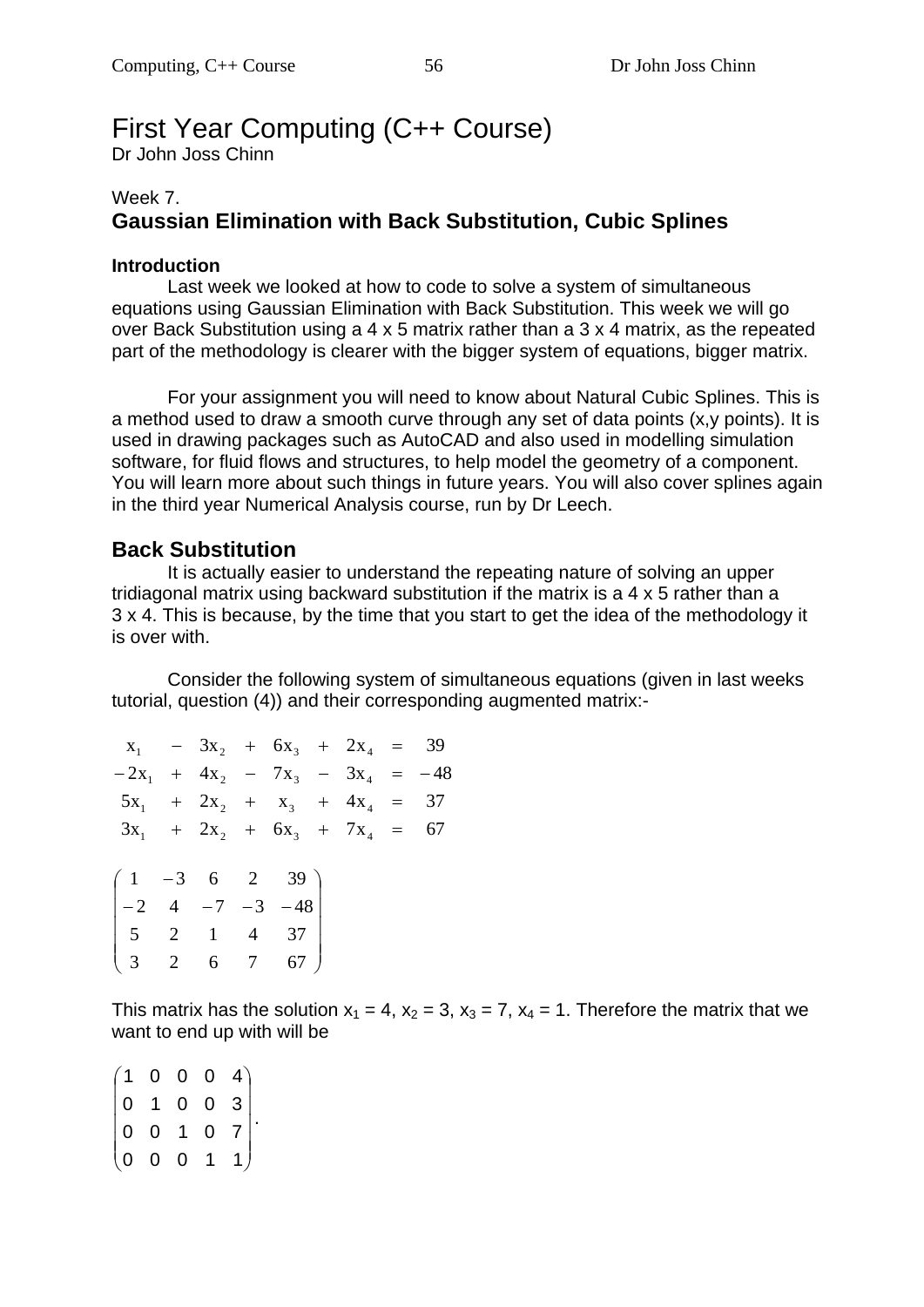The matrix below is the matrix after the row and column reduction part of the Guassian Elimination. It still needs to have the back substitution work done on it. The matrix on the right is really just a schematic to show what is happening to the elements generally. The superscripts on the augmenting elements show the iterations. In other words these elements become altered after each one of the tasks below and a change in the superscript number indicates that there has been a change.

|     |                         |                | $(1 \t0.4 \t0.2 \t0.8 \t7.4)$                                     |  |  |  | $\left( \begin{matrix} 1 & a_{_{0,1}} & a_{_{0,2}} & a_{_{0,3}} & a^{(0)}_{_{0,4}} \end{matrix} \right)$ |
|-----|-------------------------|----------------|-------------------------------------------------------------------|--|--|--|----------------------------------------------------------------------------------------------------------|
|     |                         |                | $\begin{vmatrix} 0 & 1 & -1.375 & -0.2916 & -6.916 \end{vmatrix}$ |  |  |  | $\begin{vmatrix} 0 & 1 & a_{1,2} & a_{1,3} & a_{1,4}^{(0)} \end{vmatrix}$                                |
|     | 0 0                     |                | $1$ 0.74359 7.74359                                               |  |  |  | 0 0 1 $a_{2,3}$ $a_{2,4}^{(0)}$                                                                          |
| l 0 | $\overline{\mathbf{0}}$ | $\overline{0}$ |                                                                   |  |  |  | $(0 \t0 \t0 \t1 \t1)$                                                                                    |

**(1a)** We first eliminate the elements in column 3 (the fourth column). We first eliminate element  $a_{2,3}$ . Multiply row 3 (the fourth row) by  $-a_{2,3}$  (i.e. -0.74359) and add this to row 2 (the third row)

|                | $(1 \ 0.4)$              | 0.2            | 0.8                       | 7.4 |          |                |             |                |                                                                                                                                                                                      |
|----------------|--------------------------|----------------|---------------------------|-----|----------|----------------|-------------|----------------|--------------------------------------------------------------------------------------------------------------------------------------------------------------------------------------|
| $\overline{0}$ |                          |                | $1 -1.375 -0.2916 -6.916$ |     |          |                |             |                |                                                                                                                                                                                      |
| $\vert 0$      | $\overline{\phantom{0}}$ | $\overline{1}$ | 0.74359 7.74359           |     |          |                |             |                |                                                                                                                                                                                      |
| $\overline{0}$ | $\overline{0}$           |                |                           |     |          |                |             |                |                                                                                                                                                                                      |
|                |                          |                |                           |     |          |                |             |                |                                                                                                                                                                                      |
|                | $(1 \ 0.4)$              | 0.2            | 0.8                       | 7.4 |          |                |             |                |                                                                                                                                                                                      |
| $\overline{0}$ |                          |                | $1 -1.375 -0.2916 -6.916$ |     |          |                |             |                | $\begin{pmatrix} 1 & {\bf a}_{_{0,1}} & {\bf a}_{_{0,2}} & {\bf a}_{_{0,3}} & {\bf a}_{_{0,4}} \ 0 & 1 & {\bf a}_{_{1,2}} & {\bf a}_{_{1,3}} & {\bf a}_{_{1,4}}^{(0)} \end{pmatrix}$ |
| O              | 0                        |                |                           |     | 0        | $\overline{0}$ | 1           | $\mathbf 0$    | $a_{2,4}^{(1)}$                                                                                                                                                                      |
| l 0            | 0                        | 0              |                           | 1   | $\Omega$ | 0              | $\mathbf 0$ | $\overline{1}$ |                                                                                                                                                                                      |

**(2a)** We next eliminate element  $a_{1,3}$ . Multiply row 3 (the fourth row) by  $-a_{1,3}$  (i.e.  $0.291\overline{6}$ ) and add this to row 1 (the second row)

|                |                          | $(1 \t0.4 \t0.2 \t0.8 \t7.4$                                                            |                            |              |  |                |                             |                                                                                                                       |
|----------------|--------------------------|-----------------------------------------------------------------------------------------|----------------------------|--------------|--|----------------|-----------------------------|-----------------------------------------------------------------------------------------------------------------------|
|                |                          | $\begin{bmatrix} 0 & 1 & -1.375 & -0.291\overline{6} & -6.91\overline{6} \end{bmatrix}$ |                            |              |  |                |                             |                                                                                                                       |
|                | $ 0 \t0$                 | $\overline{1}$                                                                          |                            |              |  |                |                             |                                                                                                                       |
| $ 0\rangle$    |                          | $0$ $0$ $0.291\overline{6}$ $0.291\overline{6}$                                         |                            |              |  |                |                             |                                                                                                                       |
|                |                          |                                                                                         |                            |              |  |                |                             |                                                                                                                       |
|                |                          | $(1\ 0.4\quad 0.2\quad 0.8\quad 7.4$                                                    |                            |              |  |                |                             |                                                                                                                       |
|                |                          | $\begin{vmatrix} 0 & 1 & -1.375 & 0 & -6.625 \end{vmatrix}$                             |                            |              |  |                |                             | $\begin{pmatrix} 1 & a_{0,1} & a_{0,2} & a_{0,3} & a_{0,4}^{(0)} \ 0 & 1 & a_{1,2} & 0 & a_{1,4}^{(1)} \end{pmatrix}$ |
| $\overline{0}$ | $\overline{\phantom{0}}$ | $\overline{1}$                                                                          | $\overline{0}$             |              |  |                |                             | 0 1 0 $a_{2,4}^{(1)}$                                                                                                 |
| $\overline{0}$ | $\overline{\mathbf{0}}$  | $\overline{0}$                                                                          | $\overline{\phantom{0}}$ 1 | $\mathbf{1}$ |  | $\overline{0}$ | $0\qquad 0\qquad 1\qquad 1$ |                                                                                                                       |

**(3a)** We next eliminate element  $a_{0,3}$ . Multiply row 3 (the fourth row) by  $-a_{0,3}$  (i.e.  $-0.8$ ) and add this to row 0 (the first row)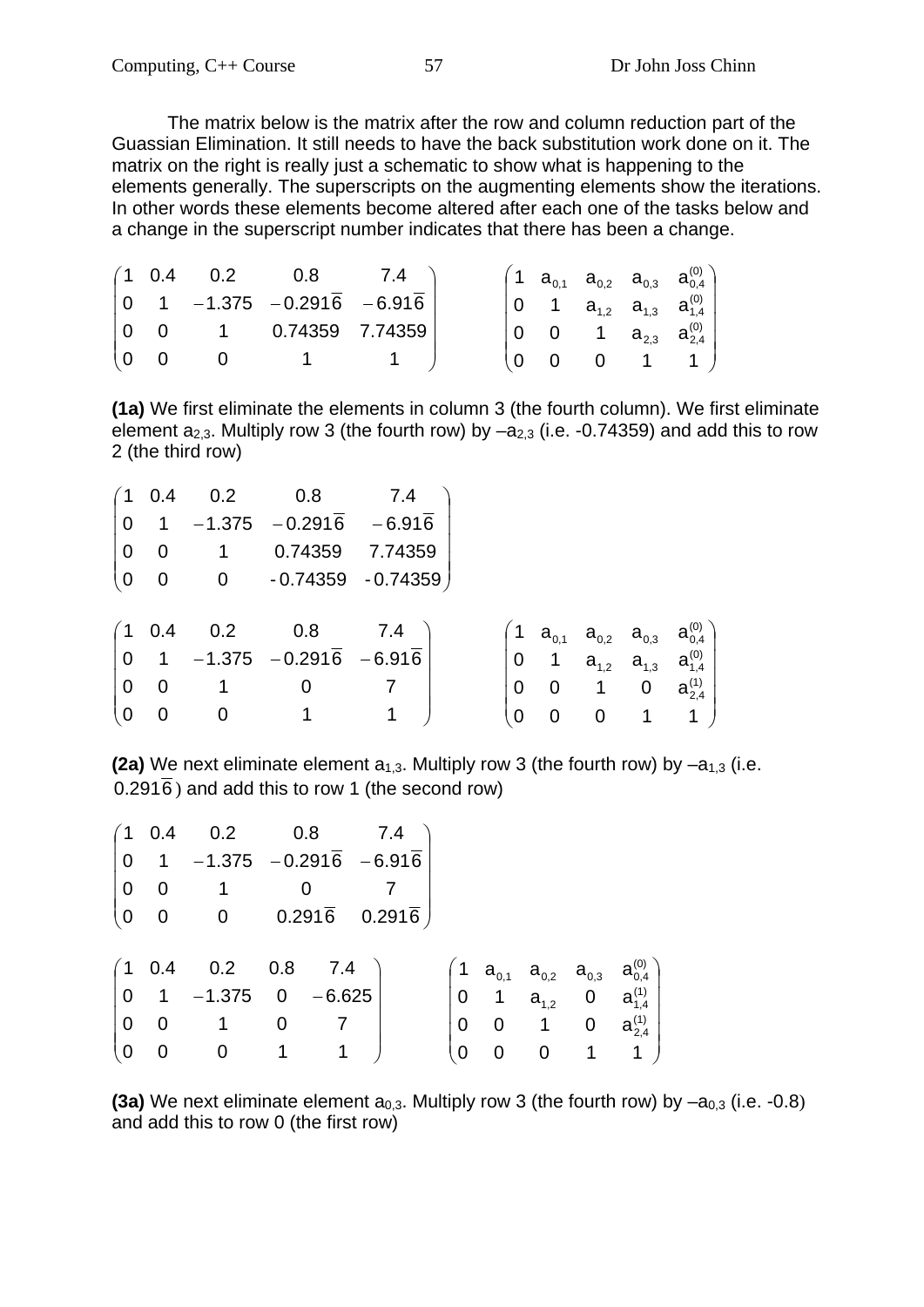|  | $(1 \t0.4 \t0.2 \t0.8 \t7.4)$                                                          |  |  |  |  |                                                                                                                                                                        |
|--|----------------------------------------------------------------------------------------|--|--|--|--|------------------------------------------------------------------------------------------------------------------------------------------------------------------------|
|  | $\begin{vmatrix} 0 & 1 & -1.375 & 0 & -6.625 \end{vmatrix}$                            |  |  |  |  |                                                                                                                                                                        |
|  | $\begin{pmatrix} 0 & 0 & 1 & 0 & 7 \\ 0 & 0 & 0 & -0.8 & -0.8 \end{pmatrix}$           |  |  |  |  |                                                                                                                                                                        |
|  |                                                                                        |  |  |  |  |                                                                                                                                                                        |
|  |                                                                                        |  |  |  |  |                                                                                                                                                                        |
|  | $\begin{pmatrix} 1 & 0.4 & 0.2 & 0 & 6.6 \\ 0 & 1 & -1.375 & 0 & -6.625 \end{pmatrix}$ |  |  |  |  |                                                                                                                                                                        |
|  |                                                                                        |  |  |  |  |                                                                                                                                                                        |
|  | $\begin{pmatrix} 0 & 0 & 1 & 0 & 7 \\ 0 & 0 & 0 & 1 & 1 \end{pmatrix}$                 |  |  |  |  | $\begin{pmatrix} 1 & a_{0,1} & a_{0,2} & 0 & a_{0,4}^{(1)} \\ 0 & 1 & a_{1,2} & 0 & a_{1,4}^{(1)} \\ 0 & 0 & 1 & 0 & a_{2,4}^{(1)} \\ 0 & 0 & 0 & 1 & 1 \end{pmatrix}$ |
|  |                                                                                        |  |  |  |  |                                                                                                                                                                        |

This eliminates all of the extraneous elements in column 3 (fourth column).

**(1b)** We now need to do the same thing to column 2 (third column). We first eliminate element  $a_{1,2}$ . Multiply row 2 (the third row) by  $-a_{1,2}$  (i.e. 1.375) and add this to row 1 (the second row)

|  |  | $(1\ 0.4\quad 0.2\quad 0\quad 6.6$<br>$\begin{vmatrix} 0 & 1 & -1.375 & 0 & -6.625 \end{vmatrix}$<br>$\begin{pmatrix} 0 & 0 & 1.375 & 0 & 9.625 \\ 0 & 0 & 0 & 1 & 1 \end{pmatrix}$<br>$\begin{pmatrix} 1 & 0.4 & 0.2 & 0 & 6.6 \\ 0 & 1 & 0 & 0 & 3 \end{pmatrix}$<br>$\begin{pmatrix} 0 & 0 & 1 & 0 & 7 \\ 0 & 0 & 0 & 1 & 1 \end{pmatrix}$ |  |  | $\begin{pmatrix} 1 & a_{0,1} & a_{0,2} & 0 & a_{0,4}^{(1)} \\ 0 & 1 & 0 & 0 & a_{1,4}^{(2)} \\ 0 & 0 & 1 & 0 & a_{2,4}^{(1)} \\ 0 & 0 & 0 & 1 & 1 \end{pmatrix}$ |
|--|--|-----------------------------------------------------------------------------------------------------------------------------------------------------------------------------------------------------------------------------------------------------------------------------------------------------------------------------------------------|--|--|------------------------------------------------------------------------------------------------------------------------------------------------------------------|

**(2b)** We next eliminate element  $a_{0,2}$ . Multiply row 2 (the third row) by  $-a_{0,2}$  (i.e.-0.2) and add this to row 0 (the first row)

|                                                                                                                      |  | $\begin{pmatrix} 1 & 0.4 & 0.2 & 0 & 6.6 \\ 0 & 1 & 0 & 0 & 3 \end{pmatrix}$ |  |  |  |                                                                                                                                                            |
|----------------------------------------------------------------------------------------------------------------------|--|------------------------------------------------------------------------------|--|--|--|------------------------------------------------------------------------------------------------------------------------------------------------------------|
|                                                                                                                      |  | $\begin{pmatrix} 0 & 0 & -0.2 & 0 & -1.4 \\ 0 & 0 & 0 & 1 & 1 \end{pmatrix}$ |  |  |  |                                                                                                                                                            |
|                                                                                                                      |  |                                                                              |  |  |  |                                                                                                                                                            |
|                                                                                                                      |  |                                                                              |  |  |  |                                                                                                                                                            |
|                                                                                                                      |  |                                                                              |  |  |  |                                                                                                                                                            |
|                                                                                                                      |  |                                                                              |  |  |  |                                                                                                                                                            |
|                                                                                                                      |  |                                                                              |  |  |  |                                                                                                                                                            |
| $\begin{pmatrix} 1 & 0.4 & 0 & 0 & 5.2 \\ 0 & 1 & 0 & 0 & 3 \\ 0 & 0 & 1 & 0 & 7 \\ 0 & 0 & 0 & 1 & 1 \end{pmatrix}$ |  |                                                                              |  |  |  | $\begin{pmatrix} 1 & a_{0,1} & 0 & 0 & a_{0,4}^{(2)} \\ 0 & 1 & 0 & 0 & a_{1,4}^{(2)} \\ 0 & 0 & 1 & 0 & a_{2,4}^{(1)} \\ 0 & 0 & 0 & 1 & 1 \end{pmatrix}$ |

This eliminates all of the extraneous elements in column 2 (third column).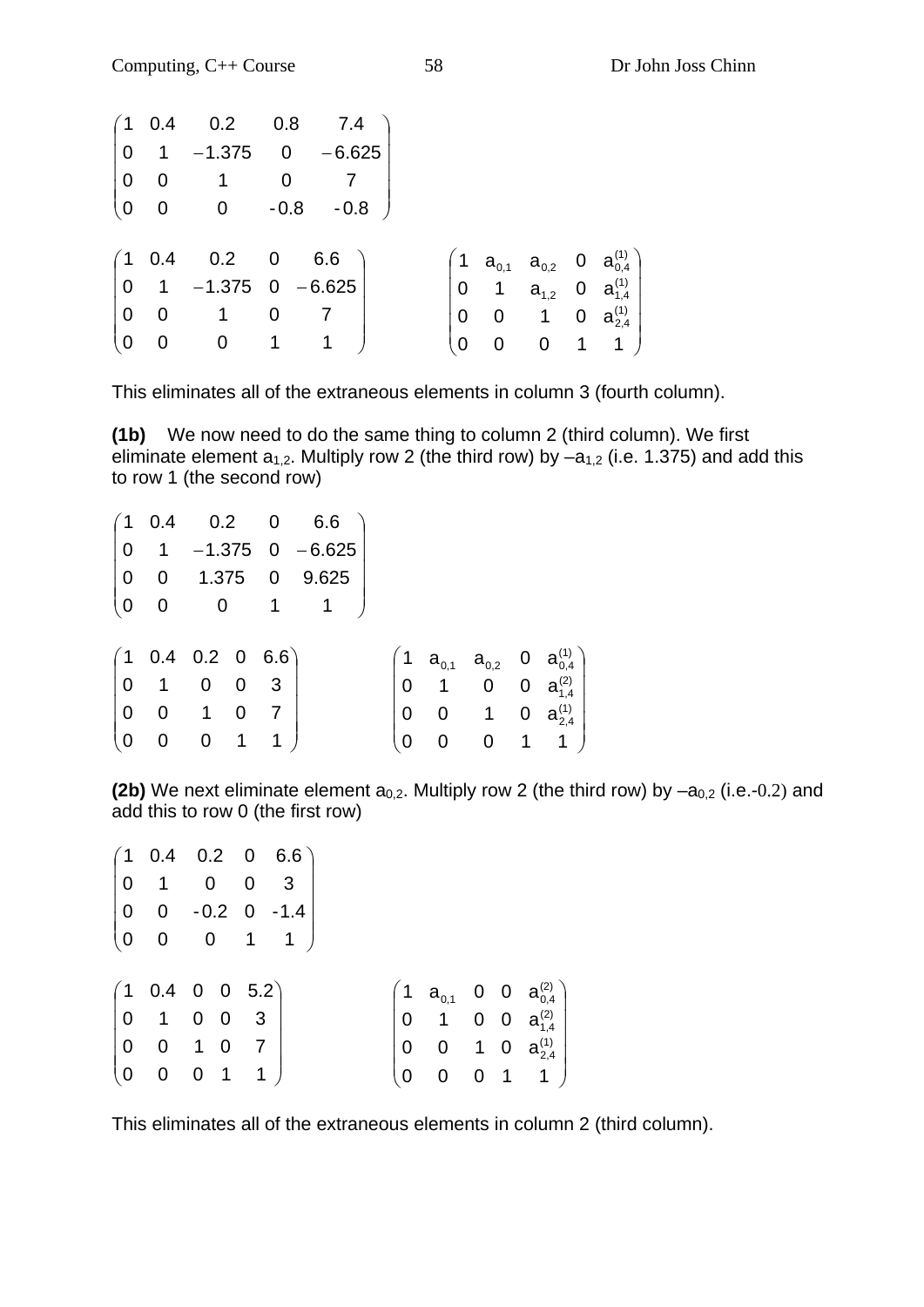**(1c)** We now need to do the same thing to column 1 (second column). We first eliminate element  $a_{0,1}$ . Multiply row 1 (the second row) by  $-a_{0,1}$  (i.e.  $-0.4$ ) and add this to row 0 (the first row)

|                                                                                                                  |  |  | $\begin{pmatrix} 1 & 0.4 & 0 & 0 & 5.2 \\ 0 & -0.4 & 0 & 0 & -1.2 \\ 0 & 0 & 1 & 0 & 7 \\ 0 & 0 & 0 & 1 & 1 \end{pmatrix}$ |  |  |                                                                                                                                                      |
|------------------------------------------------------------------------------------------------------------------|--|--|----------------------------------------------------------------------------------------------------------------------------|--|--|------------------------------------------------------------------------------------------------------------------------------------------------------|
|                                                                                                                  |  |  |                                                                                                                            |  |  |                                                                                                                                                      |
|                                                                                                                  |  |  |                                                                                                                            |  |  |                                                                                                                                                      |
|                                                                                                                  |  |  |                                                                                                                            |  |  |                                                                                                                                                      |
|                                                                                                                  |  |  |                                                                                                                            |  |  |                                                                                                                                                      |
| $\begin{pmatrix} 1 & 0 & 0 & 0 & 4 \\ 0 & 1 & 0 & 0 & 3 \\ 0 & 0 & 1 & 0 & 7 \\ 0 & 0 & 0 & 1 & 1 \end{pmatrix}$ |  |  |                                                                                                                            |  |  | $\begin{pmatrix} 1 & 0 & 0 & 0 & a^{(3)}_{0,4} \\ 0 & 1 & 0 & 0 & a^{(2)}_{1,4} \\ 0 & 0 & 1 & 0 & a^{(1)}_{2,4} \\ 0 & 0 & 0 & 1 & 1 \end{pmatrix}$ |

This gives us the final solution matrix.

#### **Writing the Code**

 We need to think through the above process in a methodical, computer-like way. This will help us to write code to perform the process. In the above tasks we have performed the following:-

| (1a)              | eliminate | $a_{2,3}$        | modify | $a_{2.4}^{(0)}$ |
|-------------------|-----------|------------------|--------|-----------------|
| (2a)              | eliminate | $a_{1,3}$        | modify | $a_{1.4}^{(0)}$ |
| (3a)              | eliminate | $a_{0,3}$        | modify | $a_{0.4}^{(0)}$ |
| (1 <sub>b</sub> ) | eliminate | $a_{1,2}$        | modify | $a_{1,4}^{(1)}$ |
| (2b)              | eliminate | $a_{0.2}$        | modify | $a_{0.4}^{(1)}$ |
| (1c)              | eliminate | a <sub>0,1</sub> | modify | $a_{0,4}^{(2)}$ |

In (1a) there are two operations along the row at  $i = 2$ . These are at  $j = 3$  and  $j = 4$ . In (2a) there are two operations along the row at  $i = 1$ . These are at  $j = 3$  and  $j = 4$ . In (3a) there are two operations along the row at  $i = 0$ . These are at  $j = 3$  and  $j = 4$ .

In (1b) there are two operations along the row at  $i = 1$ . These are at  $j = 2$  and  $j = 4$ . In (2b) there are two operations along the row at  $i = 0$ . These are at  $j = 2$  and  $j = 4$ .

In (1c) there are two operations along the row at  $i = 0$ . These are at  $j = 1$  and  $j = 4$ .

There are three groups of operations here, **a**, **b** and **c**. Each group contains several i values. For each i value the tasks are performed along the rows, for different j values. We therefore need three sets of nested loops to perform these tasks. The piece of code to perform the back substitution is given below. Let us try to understand how it works.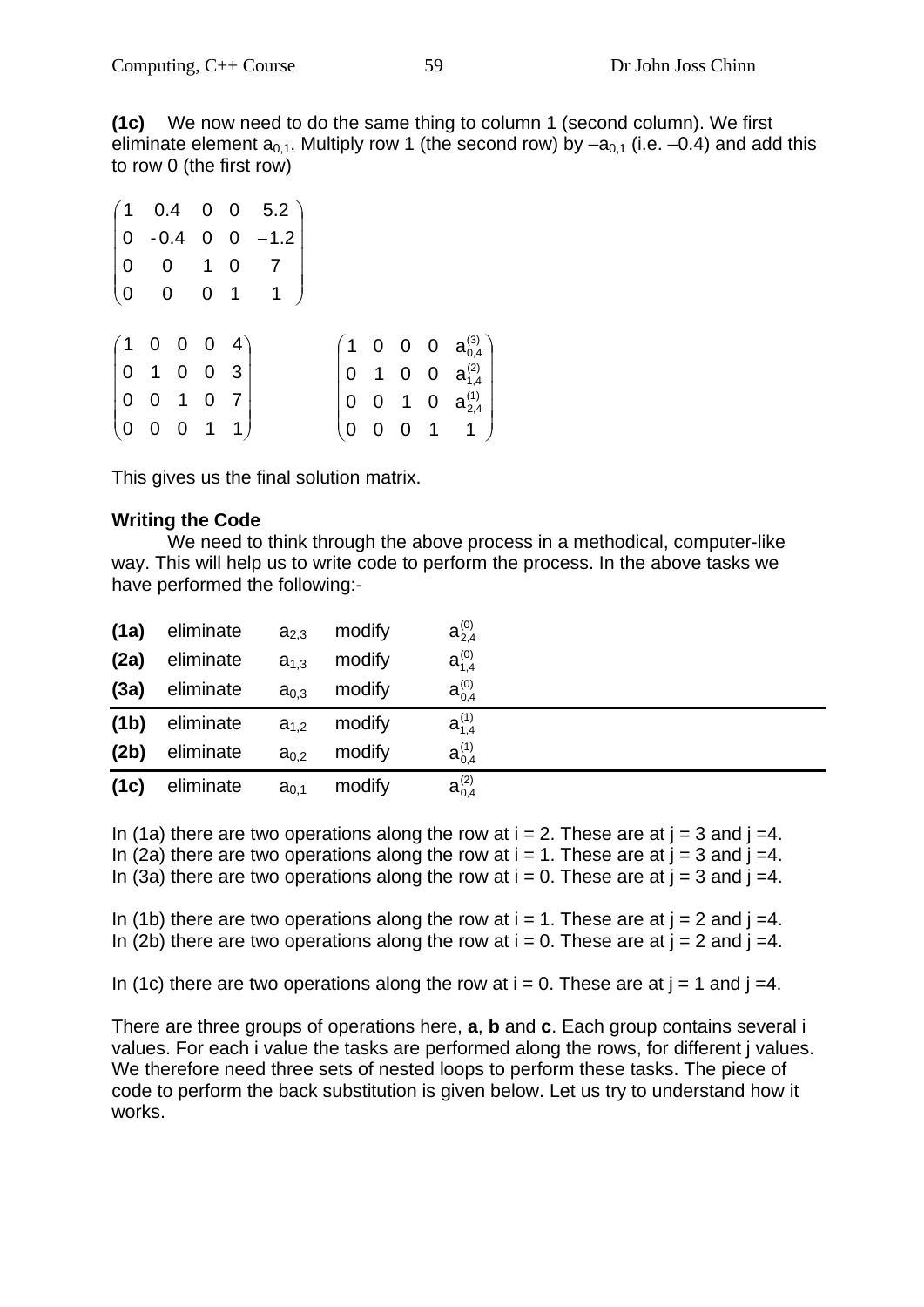```
 /*back substitution*/ 
  for(k=3; k>0; k--) { 
      for(i=k;i>0;i--)\{temp=-A[i-1][k];for(j=4; j>=i; j--)
           { 
          if(A[k][j]:=0)\{A[i-1][j]=A[i-1][j]+A[k][j]*temp; } 
 } 
        } 
     }
```
We need the outer loop to operate three times, to perform the group tasks, **a**, **b** and **c**. We chose an integer variable k to increment from 3 down to 1.

```
for(k=3; k>0; k--)
```
(We increment down because we have already found  $x_4$  and we want to work back down through  $x_3$  and  $x_2$  down to  $x_1$ . Hence the name; "Back substitution") For each group task we go through several values of the integer variable i. In group task a, i starts at 2, in group task b, i starts at 1, and in group task c, i starts at 0. We can therefore use k (which is itself decrementing for each group task) to set the upper limit of i for each group task.

 $for(i=k;i>0;i--)$ 

For each i value we set the floating point variable temp to the value of the element which we wish to eliminate (also times -1).

```
temp=-A[i-1][k]
```
We multiply the  $k^{th}$  row (i.e. decrement j) by  $t_{\text{emp}}$  and then add this to the (i-1)<sup>th</sup> row. This eliminates the desired element in the  $(i-1)^{th}$  row and modifies the element on the right hand side of the  $(i-1)^{th}$  row. (The k<sup>th</sup> row will always contain the solution for  $x_k$  on the right hand side and one non-zero element 1, in one of the columns.)

```
for(j=4; j>=i; j=-)
\{if(A[k][j]:=0)\{A[i-1][j]=A[i-1][j]+A[k][j]*temp; } 
 }
```
Notice that we only work with the non-zero elements in the  $k^{th}$  row (if(A[k][j]!=0)). This would not really make any difference as something times zero is also zero.

 If you find all this difficult to follow (feel reassured, most people do!) then it is often a good idea to actually go through the process by hand for several iterations. Indeed, that is how anyone goes about writing code, of this sort, in the first place.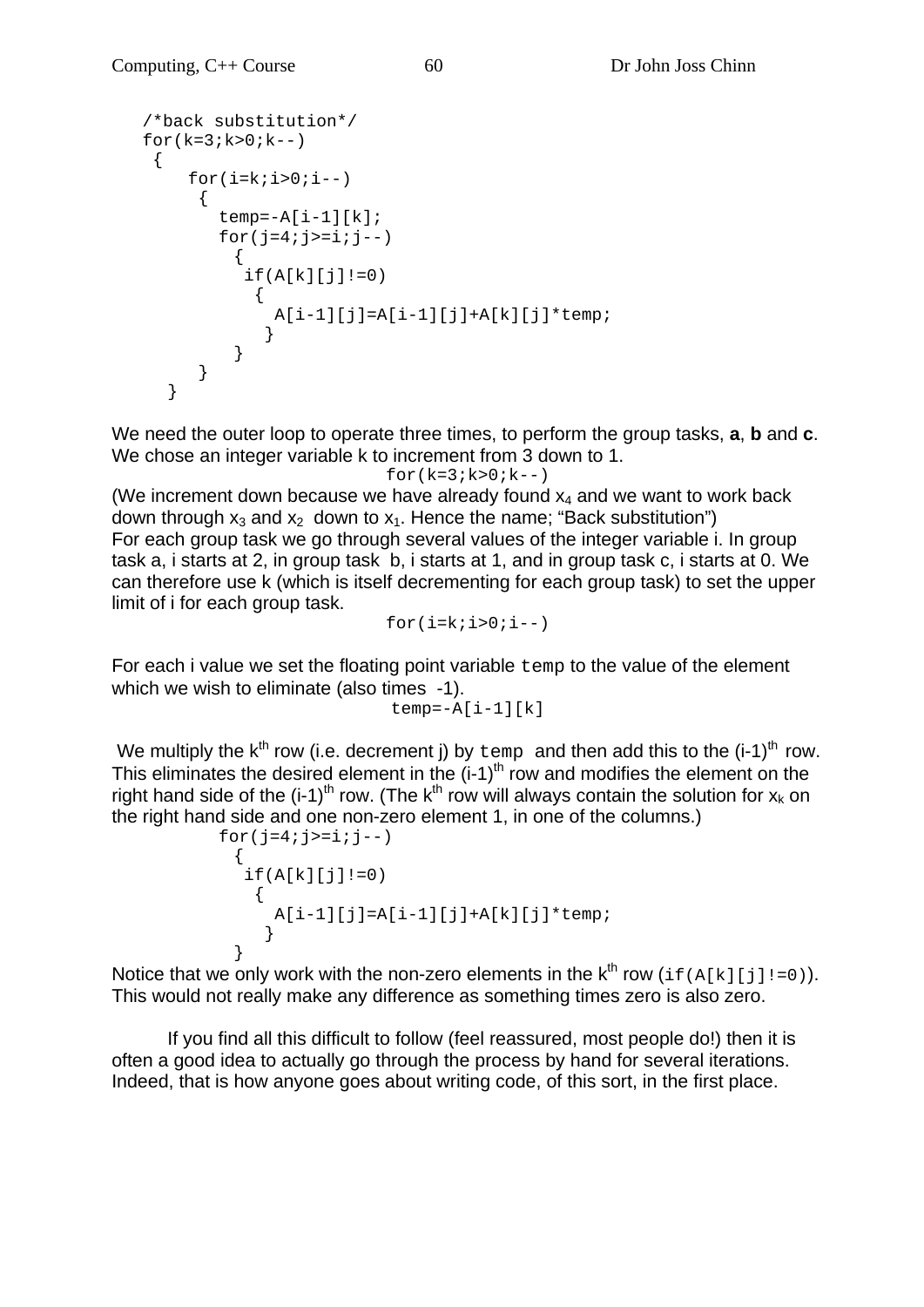# **Natrural Cubic Splines**

#### **Introduction**

 A spline curve is the curve through a set of x, y data points that a long flexible ruler would make if it were bent around the points. Such a ruler is called a *Spline*, by boatbuilders. It is used to fit the planking across the ribs of the boat. A more contemporary use of this numerical method is to fit a curve on a complicated geometry of a component, using a CAD package.

6 x y  $x_0$  0  $y_0$  0 5  $x_1$  | 1 |  $y_1$  | 2  $\overline{4}$  $x_2$  4  $y_2$  1  $x_3$  6  $y_3$  4 3  $x_4$  9  $y_4$  5  $\overline{2}$  $x_5$  11  $y_5$  4  $\overline{\mathbf{1}}$  $\overline{O}$  $\mathbf O$ 1  $\mathbf{z}$ 3  $\overline{\mathbf{A}}$ 5 6  $\overline{7}$ 8  $\Theta$ 10 11

Consider the set of six data points below

The six pairs of x,y data points in the chart above simply have a straight line drawn between them. So five straight lines. You will notice that there are discontinuities, i.e. sharp corners, at the points. Contrast this with the curve below, through the same set of data points.

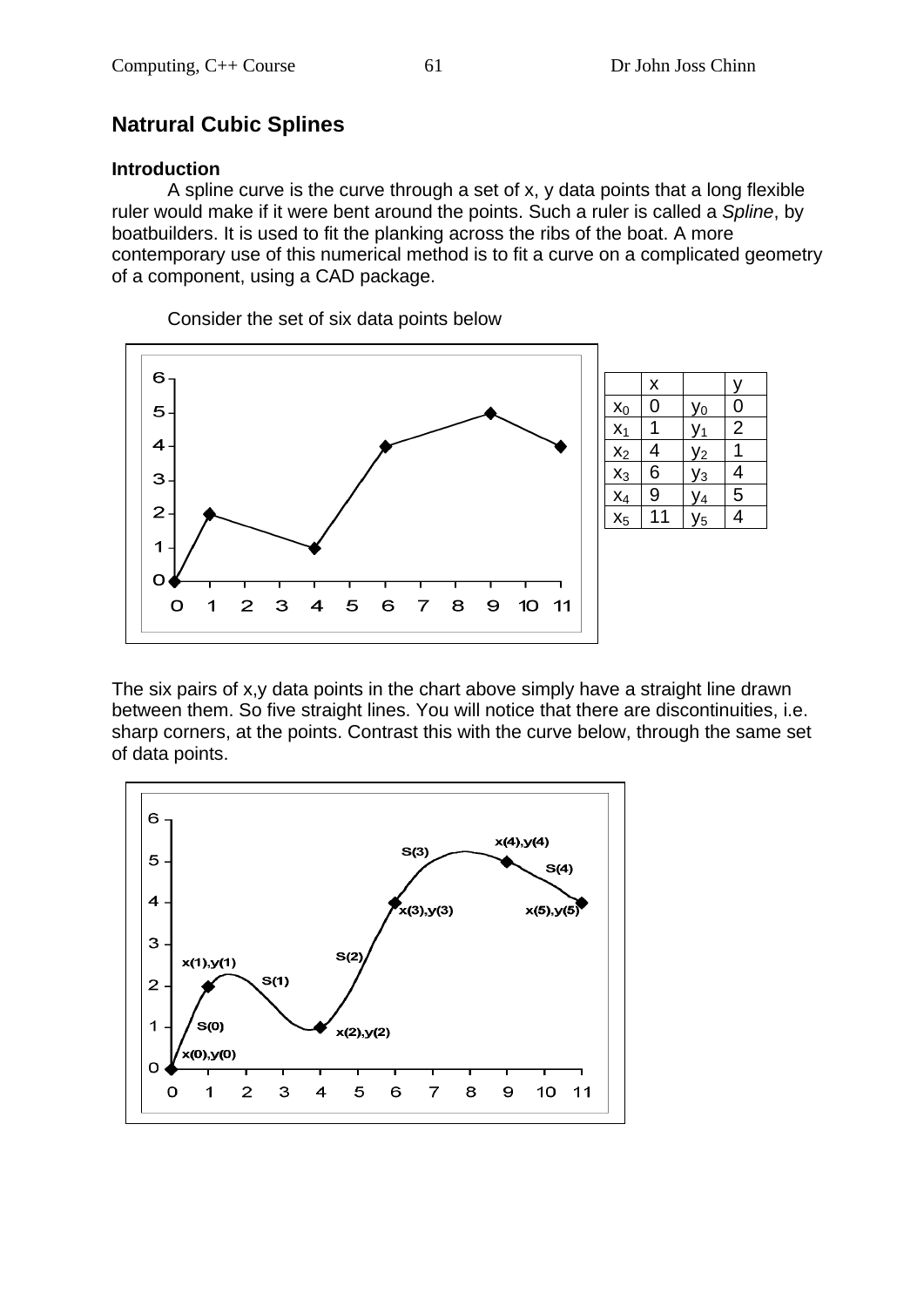Here you will see that there are no discontinuities. There is actually a separate curve through each two consecutive points. The form of this curve is a cubic. (Hence the name; "Cubic Splines".) A cubic has the following form

$$
y = a + bx + cx2 + dx3.
$$

More particularly we define the actual spline curves as

$$
S_i(x) = a_i + b_i(x - x_i) + c_i(x - x_i)^2 + d_i(x - x_i)^3
$$
 (i = 0 to n-1) (1)

So S<sub>0</sub> goes from  $x_0, y_0$  to  $x_1, y_1$  and S<sub>1</sub> goes from  $x_1, y_1$  to  $x_2, y_2$  etc. So for 6 data points we have 5 curves. (See the figure above.) The reason why equation (1) is of this form is as follows. Looking at curve  $S<sub>1</sub>$ , for example, we have

$$
S_1(x) = a_1 + b_1(x - x_1) + c_1(x - x_1)^2 + d_1(x - x_1)^3 \qquad (x_0 < x < x_1)
$$
 (2)

This means that this curve applies for all of the x values between  $x_0$  and  $x_1$ . When  $x =$  $x_1$  then we just get

$$
S_1(x_1) = a_1
$$

as all of the bracketed terms disappear. As the curve  $S_1$  must go through the point  $x_1, y_1$  then this means that

$$
a_1 = y_1. \tag{3}
$$

So this is why the cubic polynomial spline equation, between the data points, is written as it is in equation (1), i.e with  $(x-x<sub>i</sub>)$  terms instead of just x terms. In general we have

$$
a_i = y_i. \tag{4}
$$

So the coefficients  $a_i$  are just the  $y_i$  's. How do we find the other coefficients,  $b_i$ ,  $c_i$  and  $d_i$  in equation (1)? Well there are a few rules that we can use to find them, and then, not surprisingly, we have to end up solving an augmented matrix by Gaussian Elimination with Back substitution. Let us take a look at these rules.

(I) Well we have already looked at the first rule. When  $x = x_i$  then

$$
S_i(x_i) = a_i = y_i. \tag{5}
$$

(II) Not only has  $S_1(x_1)$  got to go through the point  $x_1, y_1$  but, at the other end, it has to go through the point  $x_2, y_2$ . So we have

$$
S_1(x_2)=a_2
$$

From this and equation (5) we can say  $S_1(x_2) = S_2(x_2)$ . In general

$$
S_i(x_{i+1}) = S_{i+1}(x_{i+1})
$$
 (6)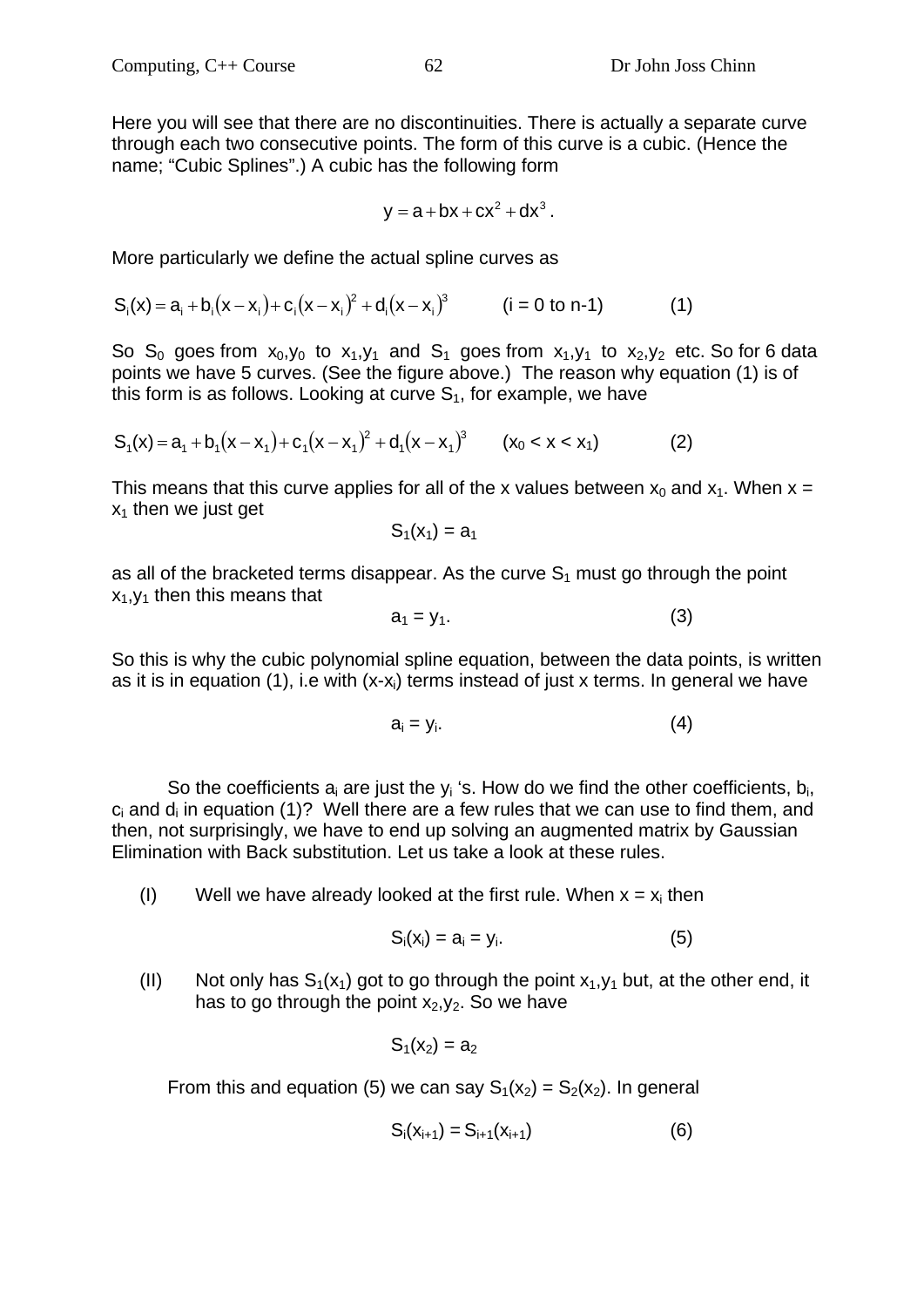(III) To preserve the continuity at the points, i.e. to not have sharp corners, then the slopes of the curves on either side of each point must be the same. By slopes we mean the same gradient, or derivative. Writing this in mathematical form we have

$$
S'_{i}(x_{i+1}) = S'_{i+1}(x_{i+1})
$$
 (7)

(IV) Also, in order to find all of the coefficients, then we must have a couple more conditions. One of them is that the second derivatives of the curves either side of a point, must be the same. This gives

$$
S_i^{\prime\prime}(X_{i+1}) = S_{i+1}^{\prime\prime}(X_{i+1})
$$
\n(8)

(V) Finally, for a Natural cubic Spline, we have the conditions

 $S'(x_0) = 0$  (9) and  $S'(x_n) = 0$ .

Just as a note, for a 'Clamped' cubic spline, as opposed to a 'Natural' cubic spline, the gradient of the curves at the end points,  $x_0, y_0$  and  $x_n, y_n$  are fixed, as if they are clamped. For natural cubic splines only the positions of the endpoints are fixed, and not their slopes (as indicated by equation(9)). We are only going to look at natural cubic splines.

We can use these five conditions to help us find the coefficients in equation (1):  $a_i$ ,  $b_i$ ,  $c_i$  and  $d_i$ . As we have found  $a_i = y_i$ . From equation (5) we have

$$
S_i(x_i) = a_i \tag{5}
$$

and from equation (6) we have

$$
S_i(x_{i+1}) = S_{i+1}(x_{i+1})
$$
 (6)

So, from equation (1) we have

$$
S_i(x) = a_i + b_i(x - x_i) + c_i(x - x_i)^2 + d_i(x - x_i)^3
$$
\n(1)

so that

$$
S_i(x_{i+1}) = a_i + b_i(x_{i+1} - x_i) + c_i(x_{i+1} - x_i)^2 + d_i(x_{i+1} - x_i)^3 = a_{i+1}
$$
 (10)

We will use equation (10) presently. From equation (1) we get

$$
\mathbf{S}_{i}^{\prime}(\mathbf{x}) = \mathbf{b}_{i} + 2\mathbf{c}_{i}(\mathbf{x} - \mathbf{x}_{i}) + 3\mathbf{d}_{i}(\mathbf{x} - \mathbf{x}_{i})^{2}
$$

So that

 $S_i(x_i) = b_i$  and  $S_{i+1}(x_{i+1}) = b_{i+1}$ 

also

$$
S_{i}^{'}(x_{i+1}) = b_{i} + 2c_{i}(x_{i+1} - x_{i}) + 3d_{i}(x_{i+1} - x_{i})^{2}
$$

Therefore, from equation (7),  $S_i(x_{i+1}) = S_{i+1}(x_{i+1})$ , we get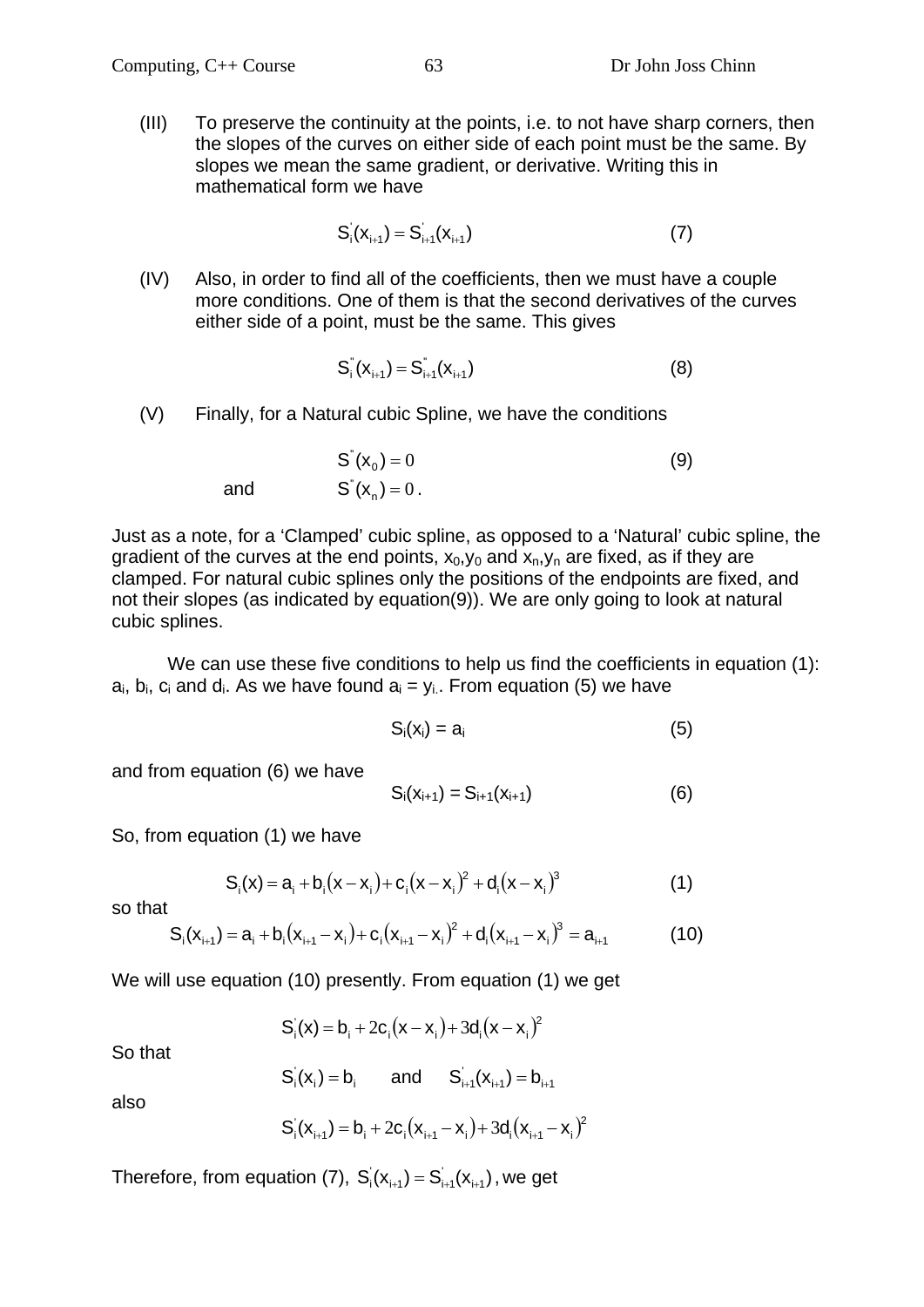$$
S_i(x_{i+1}) = b_i + 2c_i(x_{i+1} - x_i) + 3d_i(x_{i+1} - x_i)^2 = b_{i+1}
$$
 (11)

We will use equation (11) presently. From equation (1) we have

$$
S_i^{\prime\prime}(x) = 2c_i + 6d_i(x - x_i)
$$

So that

$$
S_i^{\dagger}(\mathbf{x}_i) = 2c_i
$$
 and  $S_{i+1}^{\dagger}(\mathbf{x}_{i+1}) = 2c_{i+1}$ 

Also

$$
S_i^{\prime}(\mathbf{x}_{i+1}) = 2\mathbf{c}_i + 6\mathbf{d}_i(\mathbf{x}_{i+1} - \mathbf{x}_i)
$$

Therefore, from equation (8),  $S_i(x_{i+1}) = S_{i+1}^*(x_{i+1})$ , we get

$$
S_i^{\dagger}(\mathbf{x}_{i+1}) = 2\mathbf{c}_i + 6\mathbf{d}_i(\mathbf{x}_{i+1} - \mathbf{x}_i) = 2\mathbf{c}_{i+1}
$$
 (12)

We will use equation (12) presently.

Let us write our equations (10), (11) and (12) again:-

$$
a_{i+1} = a_i + b_i(x_{i+1} - x_i) + c_i(x_{i+1} - x_i)^2 + d_i(x_{i+1} - x_i)^3
$$
 (10)

$$
b_{i+1} = b_i + 2c_i(x_{i+1} - x_i) + 3d_i(x_{i+1} - x_i)^2
$$
\n(11)

$$
c_{i+1} = c_i + 3d_i(x_{i+1} - x_i)
$$
 (12)

We can manipulate these three equations to eliminate three of the variables. In that way we end up with one equation containing one unknown variable. Before we do that let us just define

$$
h_i = x_{i+1} - x_i \tag{13}
$$

So that

$$
a_{i+1} = a_i + b_i h_i + c_i h_i^2 + d_i h_i^3
$$
 (10)

$$
b_{i+1} = b_i + 2c_i h_i + 3d_i h_i^2
$$
 (11)

$$
\mathbf{c}_{i+1} = \mathbf{c}_i + 3\mathbf{d}_i \mathbf{h}_i \tag{12}
$$

From equation (12) we get

$$
d_i = \frac{(c_{i+1} - c_i)}{3h_i}
$$
 (14)

So equations (10) and (11) now become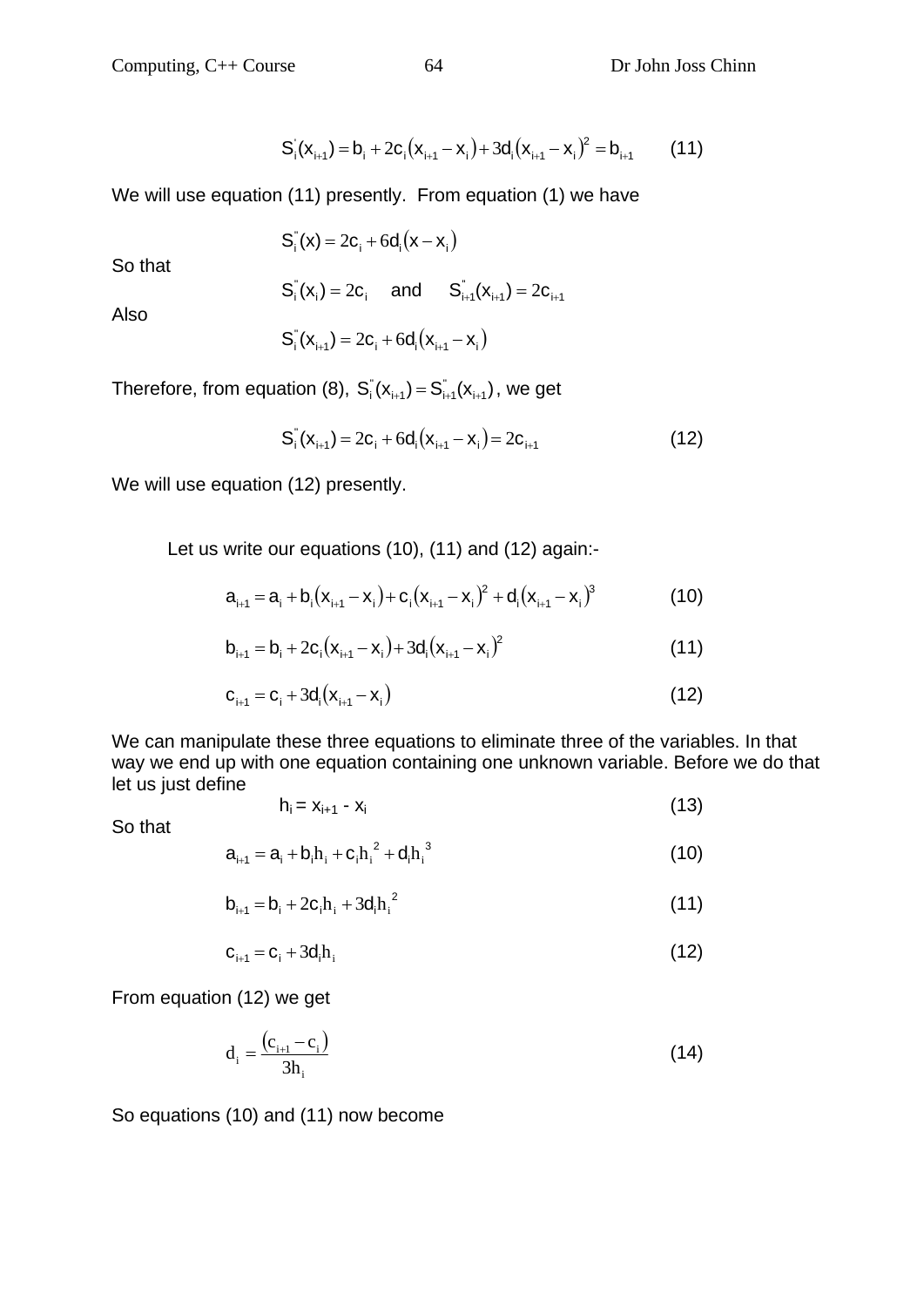$\mathbf{c}_i + \mathbf{c}_i \mathbf{h}_i^2 + \frac{\mathbf{n}_i}{3} (\mathbf{c}_{i+1} - \mathbf{c}_i)$ 

 $h_{+1} = a_i + b_i h_i + c_i h_i^2 + \frac{h_i^2}{2} (c_{i+1} - c_i)$  $a_{i+1} = a_i + b_i h_i + c_i h_i^2 + \frac{h_i^2}{2} (c_{i+1} - c_i)$ 

 $b_{i+1} = b_i + 2c_i h_i + h_i (c_{i+1} - c_i)$ 

or

$$
a_{i+1} = a_i + b_i h_i + \frac{h_i^2}{3} (2c_i + c_{i+1})
$$
 (15)

or

or  

$$
b_{i+1} = b_i + h_i(c_i + c_{i+1})
$$
 (16)

Now if we can find expressions for  $b_i$  and  $b_{i+1}$  in equation (16) then we will end up with an equation which has only the c coefficients as unknowns. We first rearrange equation (15) to make  $b_i$  the subject to give

$$
b_{i} = \frac{1}{h_{i}}(a_{i+1} - a_{i}) - \frac{h_{i}}{3}(2c_{i} + c_{i+1})
$$
\n(17)

Next we increase the index of equation (17) by 1 to give

$$
b_{i+1} = \frac{1}{h_{i+1}} (a_{i+2} - a_{i+1}) - \frac{h_{i+1}}{3} (2c_{i+1} + c_{i+2})
$$
\n(18)

We can now use equations (17) and (18) to replace  $b_i$  and  $b_{i+1}$  in equation (16) to give

$$
\frac{1}{h_{i+1}}(a_{i+2}-a_{i+1}) - \frac{h_{i+1}}{3}(2c_{i+1}+c_{i+2}) = \frac{1}{h_i}(a_{i+1}-a_i) - \frac{h_i}{3}(2c_i+c_{i+1}) + h_i(c_i+c_{i+1})
$$
(19)

We can rearrange this in to multiples of  $c_{i+2}$ ,  $c_{i+1}$  and  $c_i$  to give

$$
\frac{h_i}{3}c_i + \left(\frac{2}{3}h_i + \frac{2}{3}h_{i+1}\right)c_{i+1} + \frac{h_{i+1}}{3}c_{i+2} = \frac{1}{h_{i+1}}(a_{i+2} - a_{i+1}) - \frac{1}{h_i}(a_{i+1} - a_i)
$$

Multiply this by 3 to get, finally

$$
h_i c_i + 2(h_i + h_{i+1})c_{i+1} + h_{i+1}c_{i+2} = \frac{3}{h_{i+1}}(a_{i+2} - a_{i+1}) - \frac{3}{h_i}(a_{i+1} - a_i)
$$
(20)

So equation (20) only has the c coefficients as unknowns, as we already know that the  $a_i = y_i$  (for  $i = 0$  to 6, for the six x, y data points).

|                                     | X              |                      |                |
|-------------------------------------|----------------|----------------------|----------------|
|                                     | 0              | Уo                   | 0              |
| $\frac{x_0}{x_1}$                   |                | ′1                   | $\overline{2}$ |
| $x_2$                               | 4              | y2                   |                |
| $\overline{x_3}$                    | 6              | <u>y<sub>3</sub></u> | 4              |
|                                     | $\overline{9}$ | У4                   | 5              |
| $\frac{\mathsf{x}_4}{\mathsf{x}_5}$ |                | 5                    | 4              |

 For our trial problem we have the six sets of x,y data points given in the table above, which is shown again here.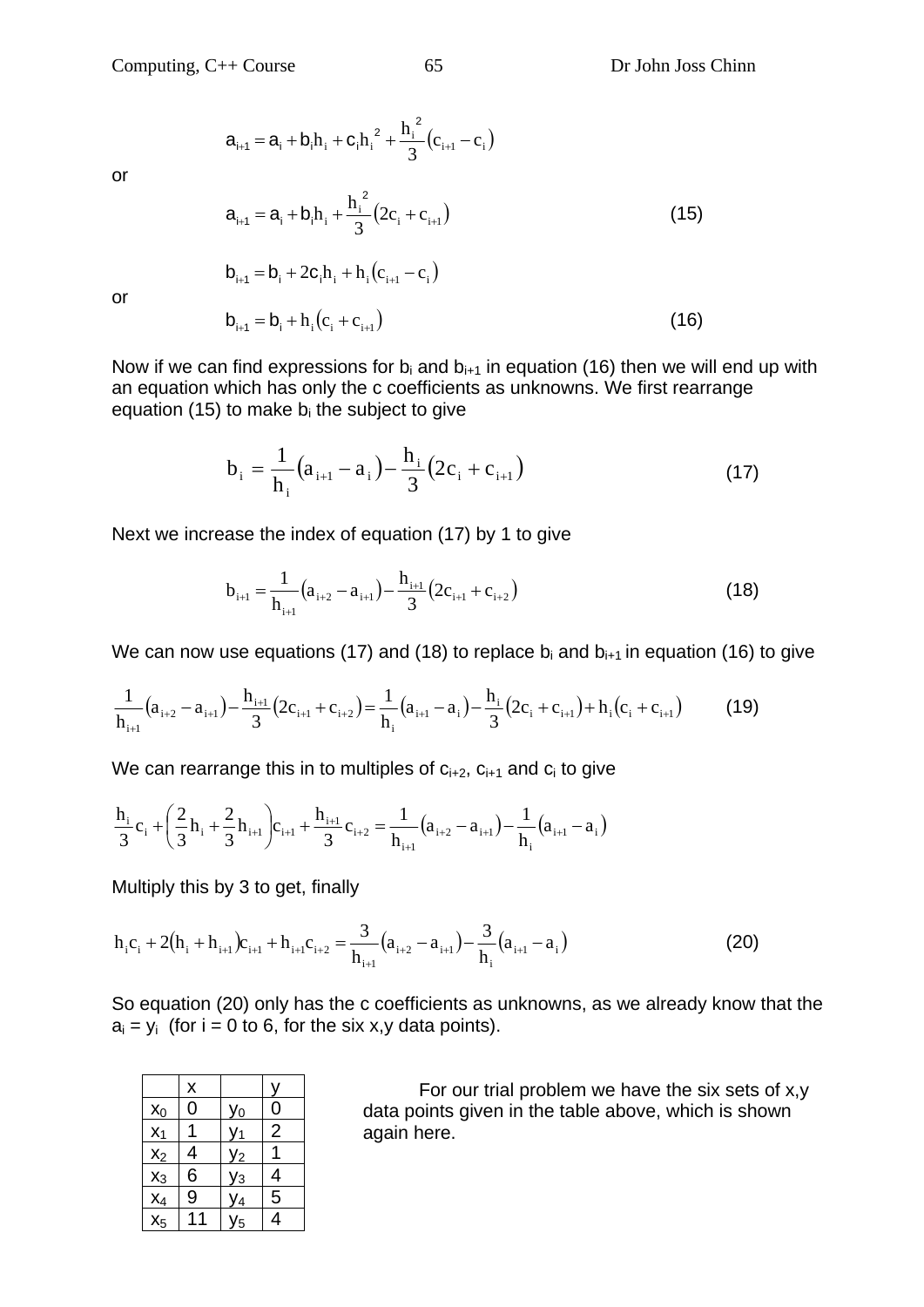For i = 0: 
$$
h_0 c_0 + 2(h_0 + h_1)c_1 + h_1 c_2 = \frac{3}{h_1}(a_2 - a_1) - \frac{3}{h_0}(a_1 - a_0)
$$

For 
$$
i = 1
$$
:  $h_1c_1 + 2(h_1 + h_2)c_2 + h_2c_3 = \frac{3}{h_2}(a_3 - a_2) - \frac{3}{h_1}(a_2 - a_1)$ 

For 
$$
i = 2
$$
:  
\n
$$
h_2c_2 + 2(h_2 + h_3)c_3 + h_3c_4 = \frac{3}{h_3}(a_4 - a_3) - \frac{3}{h_2}(a_3 - a_2)
$$

For 
$$
i = 3
$$
:  
\n
$$
h_3c_3 + 2(h_3 + h_4)c_4 + h_4c_5 = \frac{3}{h_4}(a_5 - a_4) - \frac{3}{h_3}(a_4 - a_3)
$$

From condition V (equation (9)) and  $S_i(x_i) = 2c_i$  (from the top of page 64)

 $S'(x_0) = 0$ and  $S'(x_n) = 0$ .

In other words  $c_0 = 0$  and  $c_n = 0$  ( $c_5 = 0$ , in our case) we can rewrite the above equations as

For i = 0: 
$$
2(h_0 + h_1)c_1 + h_1c_2 = \frac{3}{h_1}(a_2 - a_1) - \frac{3}{h_0}(a_1 - a_0)
$$

For 
$$
i = 1
$$
:  $h_1c_1 + 2(h_1 + h_2)c_2 + h_2c_3 = \frac{3}{h_2}(a_3 - a_2) - \frac{3}{h_1}(a_2 - a_1)$ 

For i = 2: 
$$
h_2c_2 + 2(h_2 + h_3)c_3 + h_3c_4 = \frac{3}{h_3}(a_4 - a_3) - \frac{3}{h_2}(a_3 - a_2)
$$

For 
$$
i = 3
$$
:  $h_3 c_3 + 2(h_3 + h_4)c_4 = \frac{3}{h_4}(a_5 - a_4) - \frac{3}{h_3}(a_4 - a_3)$ 

So we have eliminated one term from the left hand side of both the first equation and the last equation. These four equations can be solved using a matrix

$$
\begin{pmatrix}\n2(h_0 + h_1) & h_1 & 0 & 0 \\
h_1 & 2(h_1 + h_2) & h_2 & 0 \\
0 & h_2 & 2(h_2 + h_3) & h_3 \\
0 & 0 & h_3 & 2(h_3 + h_4)\n\end{pmatrix}\n\begin{pmatrix}\nc_1 \\
c_2 \\
c_3 \\
c_4\n\end{pmatrix} = \begin{pmatrix}\n\frac{3}{h_1}(a_2 - a_1) - \frac{3}{h_0}(a_1 - a_0) \\
\frac{3}{h_2}(a_3 - a_2) - \frac{3}{h_1}(a_2 - a_1) \\
\frac{3}{h_3}(a_4 - a_3) - \frac{3}{h_2}(a_3 - a_2) \\
\frac{3}{h_4}(a_5 - a_4) - \frac{3}{h_3}(a_4 - a_4)\n\end{pmatrix}.
$$
\n(21)

We know that  $h_0 = x_1 - x_0$  etc and that  $a_0 = y_0$  etc. So we can fill in the left hand matrix and the right hand column vector (containing the a coefficients). We can then form an augmented matrix. We can solve the augmented matrix for the c coefficients using Gaussian Elimination. We can then use equation (14) to find the d coefficients